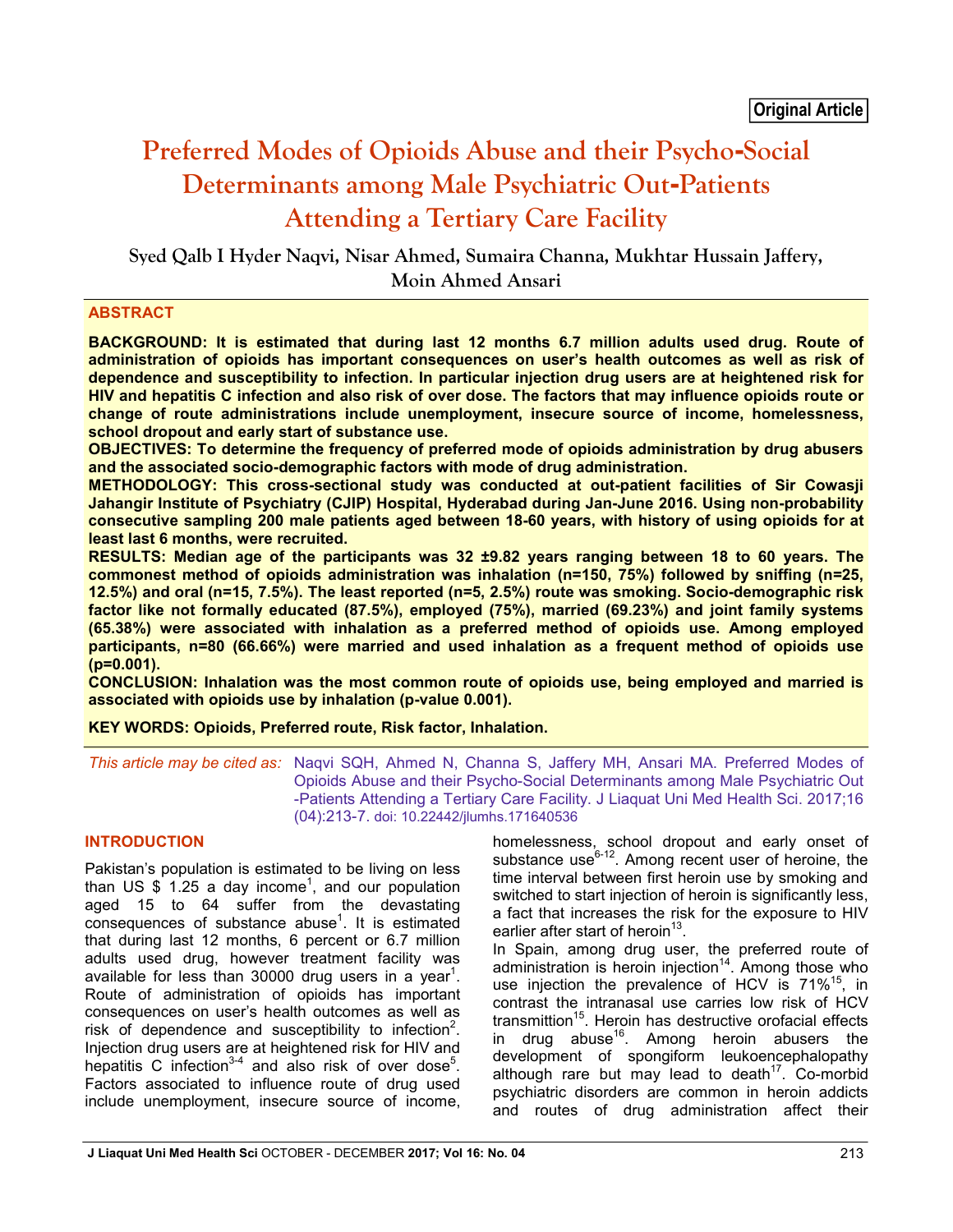severity<sup>18</sup>. Heroin smokers and inhalers had more craving and desire when they expose to cigarette smoking cues in compared to heroin injection<sup>19</sup>.

The data regarding prevalence of different route of administration used by drug abusers' is not available in our country; consequently, it is hard to estimate the risk of associated medical complications among drug abuser and appropriate allocation of health budget for the purpose.

Therefore this study aims to identify preferred mode of drug abuse and their respective frequency so that risk assessment for medical complication can be predictable.

## **OBJECTIVES**

To determine the frequency of preferred mode of drug administration by drug abusers and the socio demographic factors associated with preferred mode of drug abuse.

# **METHODOLOGY**

A Cross Sectional Study was conducted at the Psychiatric out-patient facilities of Sir Cowasji Jahangir Institute of Psychiatry (CJIP) Hospital, Hyderabad from  $1<sup>st</sup>$  January 2016 to  $30<sup>th</sup>$  June 2016. Total of 200 patients were recruited in the study through OPD by Non-probability consecutive sampling. Prior approval was sought from the ethical review committee of Sir CJIP. Written informed consent was obtained from eligible participants and it was made explicit that non-participation in this would not result in any loss or benefit. Data was collected on semi structured proforma by collecting the relevant information from the study participants/parents. Data collection tools used are Readiness to Change Questionnaire<sup>20</sup>, DSM-IV-TR (Diagnostic and Statistical Manual of Mental Disorders)**<sup>21</sup>**. Data analyzed by using SPSS-version-18(PASW), with the help of biostatistician. Frequency and percentage computed for categorical variables like gender, level of education, marital status, occupation, family type, catchment area, route of abuse. Mean standard deviation is computed for numerical variables. Stratification with respect to age duration of illness and gender has been done. Post stratification chi square test applied.  $P \le 0.05$  has been taken as significant.

# *Inclusion criteria*

- Patients using opioid more than 6 months.
- Male gender
- Patient aged 18-60years, attending psychiatric clinic (OPD) at Sir CJIP were included in the study.

## *Exclusion criteria*

- Cases with head injury.
- Cases who deny/withdraw consent.

## **RESULTS**

A total of 200 male participants were enrolled during the specified time. The median age of the participants was 32 ±9.82 years with an age range from 18 to 60 years Figure I. Two peaks of age were identified 25 and 40 in which opioids use was seen commonly. Descriptive characteristics of the sample (n=200) are tabulated in Table I. For mode of opioids administration, inhalation was primary method in n=150 (75%) participants, followed by sniffing n=25 (12.5%), oral (7.5%) and least reported was (2.5%) smoking. Those not formally educated were 40% (n=80), those educated up to primary level were 42.5% (n=85), 15% (n=30) were educated to secondary level, while those achieved bachelor degree were 2.5% (n=5), among those who were not formally educated 87.5% were using inhalation as a mode of opioids administration. Most of the participants were married (65%), while single and divorced were 32.5% and 2.5% respectively. Among married individuals' majority (69.23%) were using inhalation as common mode of opioids administration whereas 11.53% were using oral and sniffing as a route of opioid administration. Among 200 participants 80% were employed and 20% were unemployed. Among those employed participants 66.66% participants were married and using inhalation as frequent methods (p-value 0.001) of opioid administration as shown in Table II.

Majority of the participants belonged to urban areas n=170 (85%) and n=30 (15%) belonged to rural area. Most common route of opioids administration in both urban and rural is inhalation. Participants from urban n=125 (73.52%) and n=25 (83.33%) from rural used inhalation as a common method of opioids administration.

Considering family structure; n=130 (65%) of the participants were from joint family system and n=70 (35%) were from nuclear family. Participants belonging to joint family n=85 (65.38%) used inhalation as a frequent method of opioids.

## **FIGURE I: AGE OF PATIENT**

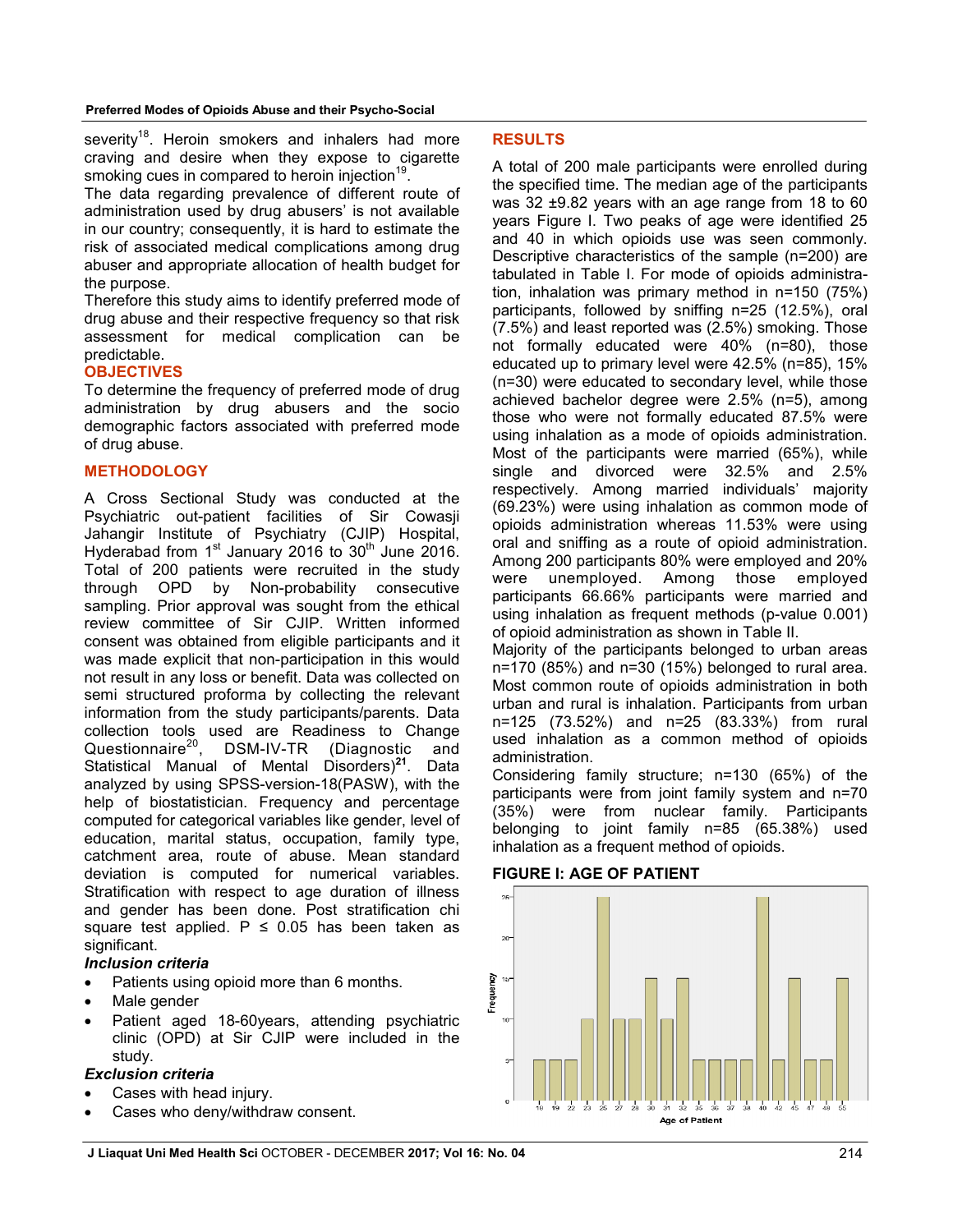**Syed Qalb I Hyder Naqvi, Nisar Ahmed, Sumaira Channa, Mukhtar Hussain Jaffery, Moin Ahmed Ansari**

| <b>Descriptive</b><br><b>Characteristics</b>                                            | Urban<br>n (%)                                                | Rural<br>n (%)                  | Total<br>n (%)            |
|-----------------------------------------------------------------------------------------|---------------------------------------------------------------|---------------------------------|---------------------------|
| <b>MALE</b>                                                                             | 170 (85%)                                                     | 30 (15%)                        | 200                       |
| <b>Marital Status</b><br>Single<br>Married<br>Divorce                                   | 55(84.61%)<br>110(84.61%)<br>$5(100\%)$                       | 10(15.38%)<br>20(15.38%)        | 65<br>130<br>5            |
| <b>Occupation</b><br>Employed<br>Unemployed                                             | 145(90.6%)<br>25(62.5)                                        | 15(9.3%)<br>15(37.5%)           | 160<br>40                 |
| <b>Route of Substance</b><br>Use<br>Oral<br>Inhalation<br>Smoke<br>Sniff<br>Intravenous | 10(66.66)<br>125(83.33%)<br>5(100%)<br>25(100%)<br>$5(100\%)$ | $5(33.33\%)$<br>25(16.66%)<br>O | 15<br>150<br>5<br>25<br>5 |

#### **TABLE I:**

# **TABLE II:**

| Route of<br>substance<br>use | <b>Marital</b><br>status | <b>Occupation of patient</b> |          |         |
|------------------------------|--------------------------|------------------------------|----------|---------|
|                              |                          | Unemployed                   | Employed | P-Value |
| Oral                         | Married                  | 5                            | 10       |         |
| Inhalation                   | Single                   | 20                           | 35       |         |
|                              | Married                  | 10                           | 80       | 0.001   |
|                              | <b>Divorce</b>           | ŋ                            | 5        |         |
| Smoke                        | Married                  | 0                            | 5        |         |
| Sniff                        | Single                   | 5                            | 5        |         |
|                              | Married                  | ŋ                            | 15       | 0.002   |
| Intravenous                  | Married                  |                              | 5        |         |
| Total                        |                          | 40                           | 160      |         |

# **DISCUSSION**

The current study examined the mode of opioids use in male patients with respect to various Sociodemographic factors. The median age of the participants was 32 years ±9.82 years, ranging from 18 to 60 years. Two peaks ages were identified 25 and 40 in which opioids use seen commonly and 130 (65%) participants were married. The relation between age and route of substance abuse is statistically significant  $(P=0.025)^{21}$ .

Our study found that inhalation was the most common (75%) route of opioids use followed by sniffing  $(12.5\%)$ , and oral  $(7.5\%)$ . The least reported  $(2.5\%)$ mode was smoking. Young AM et al found different

preferred route of administration by rural/urban status. Among urban participants, oral (77.2%) was the most common route of administration. Among rural participants, the preferred route of administration was snorting  $(74.3\%)^{22}$ . Development of dependence on opioids has also been the subject of particular attention, the development of heroin-smoking and then 'chasing the dragon', move from a traditionally through heroin smoking to heroin injecting<sup>2</sup>. Similarly, participants from current study started opioid use from smoking then with time they convert on inhalation to obtain desirable effects. Inhalation and intravenous route is more dependable then others route of administration<sup>2</sup>.

In addition, various personal and social consequences seen more frequently with use of the drug by an alternative route<sup>2</sup>, like in our study from married participants 69.23% using inhalation as frequent method, whereas 11.53% utilize oral and sniffing. From those Participants who are employed and married,  $66.66\%$  (p-value = 0.001) used inhalation as frequent method of opioids use. Personal and social consequences significantly affect the route of opioids use. Dertadian  $\mathbf{\ddot{G}}$  et al<sup>23</sup> identified that social and structural factors in opioids user had significant affect on quantity and route of opioids use, factors like stable housing and family relationships, disposable income and close social networks associated with oral use and low dose. In fact, our study finding also prove that participants from joint family system use lower dose of opioids  $(53.07%)$  (p-value = 0.001), in contrast participants from nuclear family uses higher doses of opioids  $(71.4\%)$  (p-value = 0.001). Oral users were coming from affluent and urban areas in contrast  $intravenous users come from rural areas<sup>23</sup>. Our study$ also supports this notion that oral opioids users are mostly from urban areas and they are married. Oral user reports few social and health consequences in contrast intravenous report adverse social consequences like over dose, viral illness and infections $^{23}$ .

# **CONCLUSION**

Inhalation was the most common route of opioids use, being employed and married is associated with opioids use by inhalation (p-value 0.001).

# **REFERENCES**

1. Narcotics Control Division, Government of Pakistan. UNODC survey report 2013;P.3. Available from https://www.unodc.org/ documents/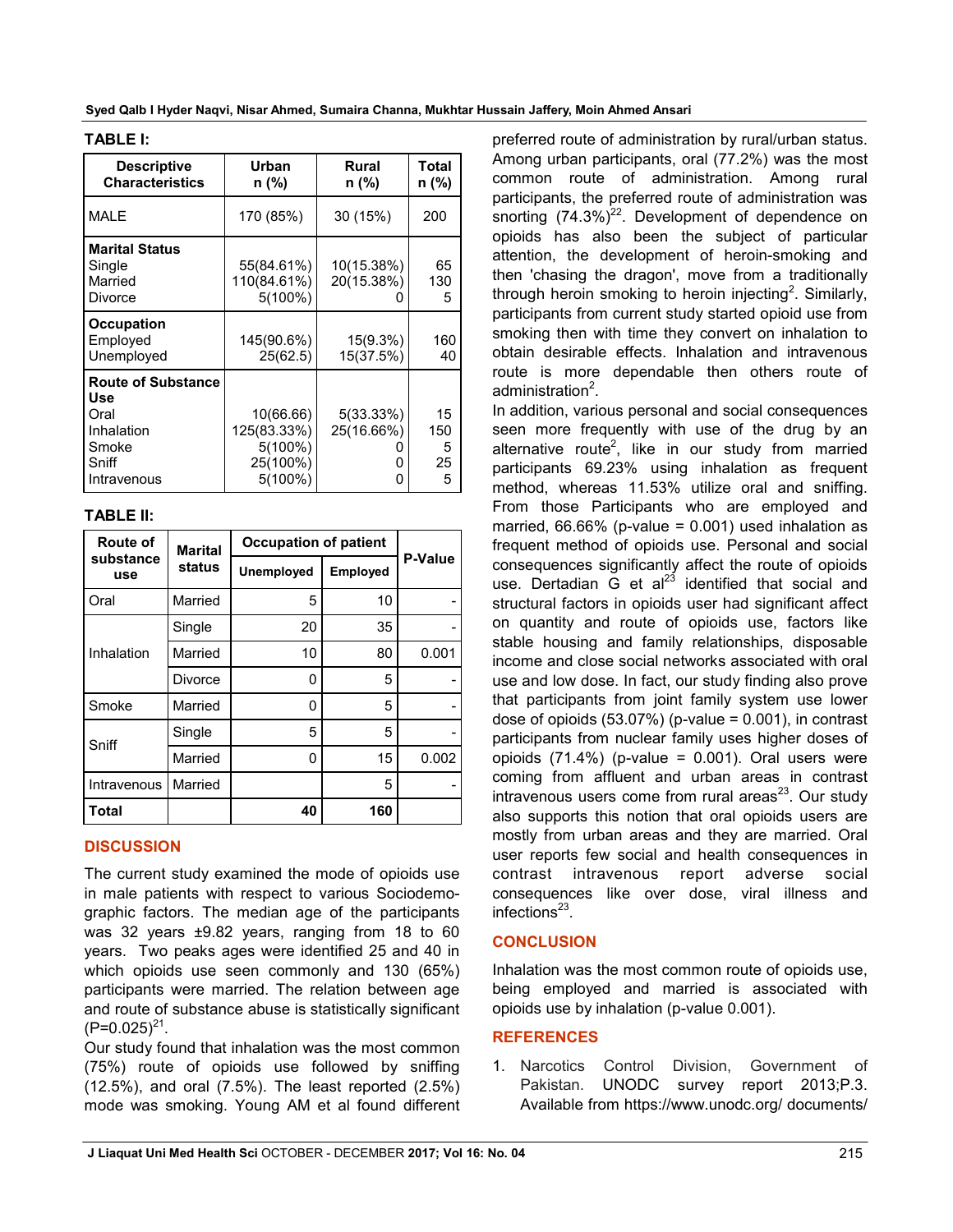## **Preferred Modes of Opioids Abuse and their Psycho-Social**

pakistan/ Survey\_Report\_Final\_2013.pdf

- *2.* Strang J, Bearn J, Farrell M, Finch E, Gossop M, Griffiths P et al. Route of drug use and its implications for drug effect, risk of dependence and health consequences. Drug Alcohol Rev. 1998;17(2):197–211.
- *3.* Xia X, Luo J, Bai J, Yu R. Epidemiology of hepatitis C virus infection among injection drug users in China: Systematic review and meta-analysis. Public Health. 2008;122(10):990– 1003. doi: 10.1016/j.puhe.2008.01.014
- *4.* Alter MJ. Prevention of spread of hepatitis C. Hepatology. 2002; 36(5 Suppl 1):S93–8.
- *5.* Gossop M, Griffiths P, Powis B, Williamson S, Strang J. Frequency of non-fatal heroin overdose: Survey of heroin users recruited in non-clinical settings. BMJ. 1996; 313(7054):402.
- 6. Neaigus A, Miller M, Friedman SR, Hagen DL, Sifaneck SJ, Ildefonso G, et al. Potential risk factors for the transition to injecting among non-injecting heroin users: a comparison of former injectors and never injection. Addiction. 2001; 96 (6):847–60.
- 7. Abelson J, Treloar C, Crawford J, Kippax S, van Beek I, Howard J. Some characteristics of early-onset injection drug users prior to and at the time of their first injection. Addiction. 2006;101 (4):548–55.
- 8. Roy E, Haley N, Leclerc P, Cédras L, Blais L, Boivin JF. Drug injection among street youths in Montreal: Predictors of initiation. J Urban Health. 2003;80(1):92–105.
- 9. Neaigus A, Gyarmathy A, Miller M, Frajzyngier VM, Friedman SR, des Jarlais DC. Transitions to Injecting Drug Use Among Noninjecting Heroin Users: social network influence and individual susceptibility. J Acquir Immune Defic Syndr. 2006;41(4):493–503.
- 10. Fischer B, Manzoni P, Rehm J. Comparing Injecting and Non-Injecting Illicit Opioid Users in a Multisite Canadian Sample (OPICAN Cohort). Eur Addict Res. 2006;12:230–239.
- 11. Fuller CM, Vlahov D, Ompad DC, Shah N, Arria A, Strathdee SA. High-risk behaviors associated with transition from illicit non-injection to injection drug use among adolescent and young adult drug users: a case-control study. Drug and Alcohol Dependence. 2002;66:189-98. doi: 10.1016/ S0376-8716(01)00200-9.
- *12.* Bravo MJ, Barrio G, de la Fuente L, Royuela L, Domingo L, Silva T. Reasons for selecting an

initial route of heroin administration and for subsequent transitions during a severe HIV epidemic. Addiction. 2003;98(6):749–60.

- 13. Clatts MC, Goldsamt LA, Giang le M, Colón-López V. Accelerated transition to injection among male heroin initiates in Hanoi, Vietnam: implications for early harm reduction interventions. J Community Health. 2011 Dec;36(6):999-1003. doi: 10.1007/s10900-011-9400-8.
- 14. Sánchez-Niubò A, Aalen OO, Domingo-Salvany A, Amundsen EJ, Fortiana J, Røysland K. A multistate model to estimate incidence of heroin use. BMC Med Res Methodol. 2013; 13:4. doi: 10.1186/1471-2288-13-4.
- 15. Des Jarlais DC, Hagan H, Arasteh K, McKnight C, Semaan S, Perlman DC. Can intranasal drug use reduce HCV infection among injecting drug users? Drug Alcohol Depend. 2011; 119(3):201-6. doi: 10.1016/j.drugalcdep.2011.06.020.
- 16. Peyrière H, Léglise Y, Rousseau A, Cartier C, Gibaja V, Galland P. Necrosis of the intranasal structures and soft palate as a result of heroin snorting: a case series. Subst Abus. 2013; 34 (4):409-14. doi: 10.1080/08897077.2013.781565.
- 17. Bach AG, Jordan B, Wegener NA, Rusner C, Kornhuber M, Abbas J, et al. Heroin spongiform leukoencephalopathy (HSLE). Clin Neuroradiol. 2012; 22(4):345-9.
- 18. Wang QL, Liu ZM. Characteristics of psychopathology and the relationship between routes of drug administration and psychiatric symptoms in heroin addicts. Subst A b u s . 2 0 1 2 ; 3 3 ( 2 ) : 1 3 0 - 7 . doi: 10.1080/08897077.2011.630945.
- 19. Liu S, Zhou W, Zhang J, Wang Q, Xu J, Gui D. Differences in cigarette smoking behaviors among heroin inhalers versus heroin injectors. Nicotine Tob Res. 2011; 13(11):1023-8. doi: 10.1093/ntr/ ntr115.
- 20. Rollnick S, Heather N, Gold R, Hall W. Development of a short 'readiness to change' questionnaire for use in brief opportunistic interventions among excessive drinkers. Br J Addict 1992; 87(5):743-54.
- 21. Asayesh H, Jahahgir F, Qorbani M, Badeleh MT, Rezapour A, Soleimani MA, et al. Substance abuse and correlation between of route of administration and age factors in substance abuser. JGBFNM. 2013; 9:82-9.
- 22. Young AM, Havens JR, Leukefeld CG. Route of administration for illicit prescription opioids: a